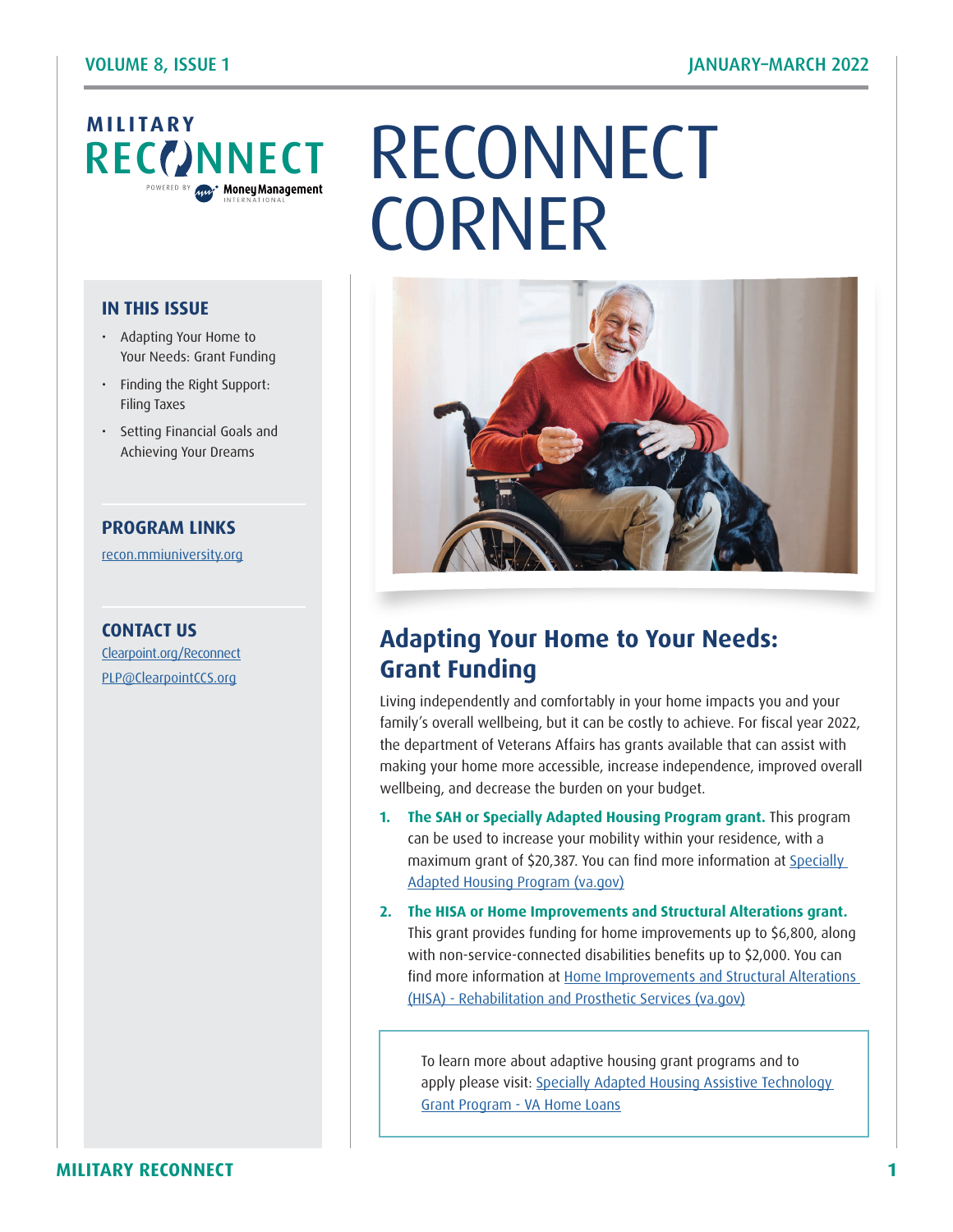#### VOLUME 8, ISSUE 1 JANUARY–MARCH 2022

# **Finding the Right Support: Filing Taxes**

They say death and taxes are two things you can always count on, so if you feel a sense of anxiety when tax time rolls around you are not alone. Fortunately, there are ways to help lessen your anxiety and locate helpful resources.



**First, let's address actions you can take to help decrease anxiety:**

**Educate yourself.**  Knowledge is power!

**Know where your money is going.**  This is not only important for your taxes, but for your overall household budget.

**Reframe your thoughts.** 

Taxes are something that will have to be done no matter what, so do your best to find the positive in it.

#### **Don't procrastinate.**

If you are going to owe taxes this year isn't it better to know sooner than later so you can prepare? And if you're going to be getting a refund, wouldn't you prefer to have that money as soon as possible?

#### **Be organized.**

Creating an organization system and a secure place for your documents will make finding what you need for taxes easy.

#### **Be honest with yourself and your tax professional.**

If you're not, you may end up having to amend your taxes.

Adjusting your mind set, being proactive, and knowing the available resources can help build confidence and ease any anxiety you may have around filing your taxes.

The IRS has a wide range of resources to help military members, their families, and veterans navigate their tax situations. Did you know, qualifying veterans can e-file their taxes for free through MilTax? In addition, if you earned less than \$72,000 in 2020 you can utilize IRS free file software for your federal tax return.

Visit the links below for more information about these programs:

[MilTax: Free Military Tax Return Preparation Services • Military OneSource](https://www.militaryonesource.mil/financial-legal/tax-resource-center/miltax-military-tax-services/) [Free File: Do your Federal Taxes for Free | Internal Revenue Service \(irs.gov\)](https://www.irs.gov/filing/free-file-do-your-federal-taxes-for-free)

If you used your VA education benefits program this year you can find more information about how this affects your taxes at [How VA Education Benefit Payments Affect Your Taxes | Veterans Affairs.](https://www.va.gov/resources/how-va-education-benefit-payments-affect-your-taxes/)

Finally, here are some additional resources to help with filing taxes:

- [Springfour](https://springfourdirect.com/document/Income_Taxes.pdf) Direct provides tips on laws, credits, and assistance with filing your income taxes and maximizing your refund.
- The [Get It Back Campaign at taxoutreach.org](https://www.taxoutreach.org/) helps eligible workers claim tax credits and use free tax filing assistance.
- [MyFreeTaxes](https://myfreetaxes.com/) (866-698-9435) helps with filing free federal and state taxes.
- The [IRS Low Income Taxpayer Clinic Locator](https://www.irs.gov/advocate/low-income-taxpayer-clinics/low-income-taxpayer-clinic-map) (877-777-4778) provides a listing of Low Income Taxpayer Clinics that provide legal advice and representation in tax disputes with the IRS.

#### **MILITARY RECONNECT 2**